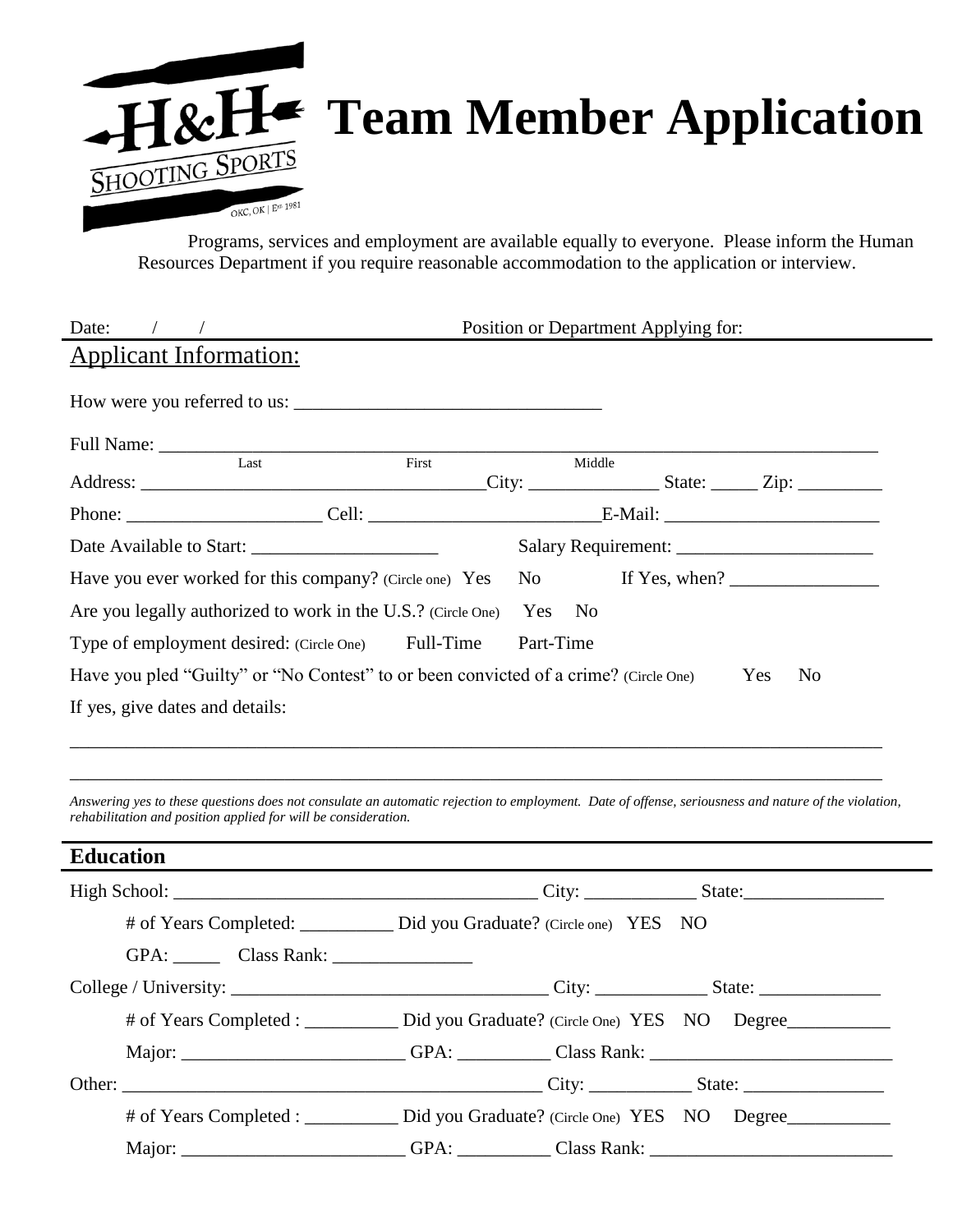## Summarize Your Skills or Qualifications for the position you are applying:

**Availability**<br>Please list your availability through the week.

|                      | Sundav | <b>Monday</b> | <b>Tuesday</b> | Wednesday | <b>Thursday</b> | Friday | <b>Saturday</b> |
|----------------------|--------|---------------|----------------|-----------|-----------------|--------|-----------------|
| <b>Earliest Time</b> |        |               |                |           |                 |        |                 |
| Latest Time          |        |               |                |           |                 |        |                 |
|                      |        |               |                |           |                 |        |                 |

## **Previous Employment**

| period exceeding six months, please explain on a separate sheet of paper. |  |            |                | Begin with most recent or current position. Complete even if you are attaching a resume. Use a separate sheet of paper if necessary. If unemployed a |  |
|---------------------------------------------------------------------------|--|------------|----------------|------------------------------------------------------------------------------------------------------------------------------------------------------|--|
|                                                                           |  |            |                |                                                                                                                                                      |  |
|                                                                           |  |            |                |                                                                                                                                                      |  |
|                                                                           |  |            |                |                                                                                                                                                      |  |
|                                                                           |  |            |                |                                                                                                                                                      |  |
|                                                                           |  |            |                | <u> 1989 - Johann Stoff, amerikansk politiker (d. 1989)</u>                                                                                          |  |
|                                                                           |  |            |                |                                                                                                                                                      |  |
| May we contact this employer for reference? (Circle one) Yes              |  |            | N <sub>0</sub> |                                                                                                                                                      |  |
|                                                                           |  |            |                |                                                                                                                                                      |  |
|                                                                           |  |            |                |                                                                                                                                                      |  |
|                                                                           |  |            |                |                                                                                                                                                      |  |
|                                                                           |  |            |                |                                                                                                                                                      |  |
|                                                                           |  |            |                | and the control of the control of the control of the control of the control of the control of the control of the                                     |  |
|                                                                           |  |            |                |                                                                                                                                                      |  |
| May we contact this employer for reference? (Circle one)                  |  | <b>Yes</b> | N <sub>0</sub> |                                                                                                                                                      |  |